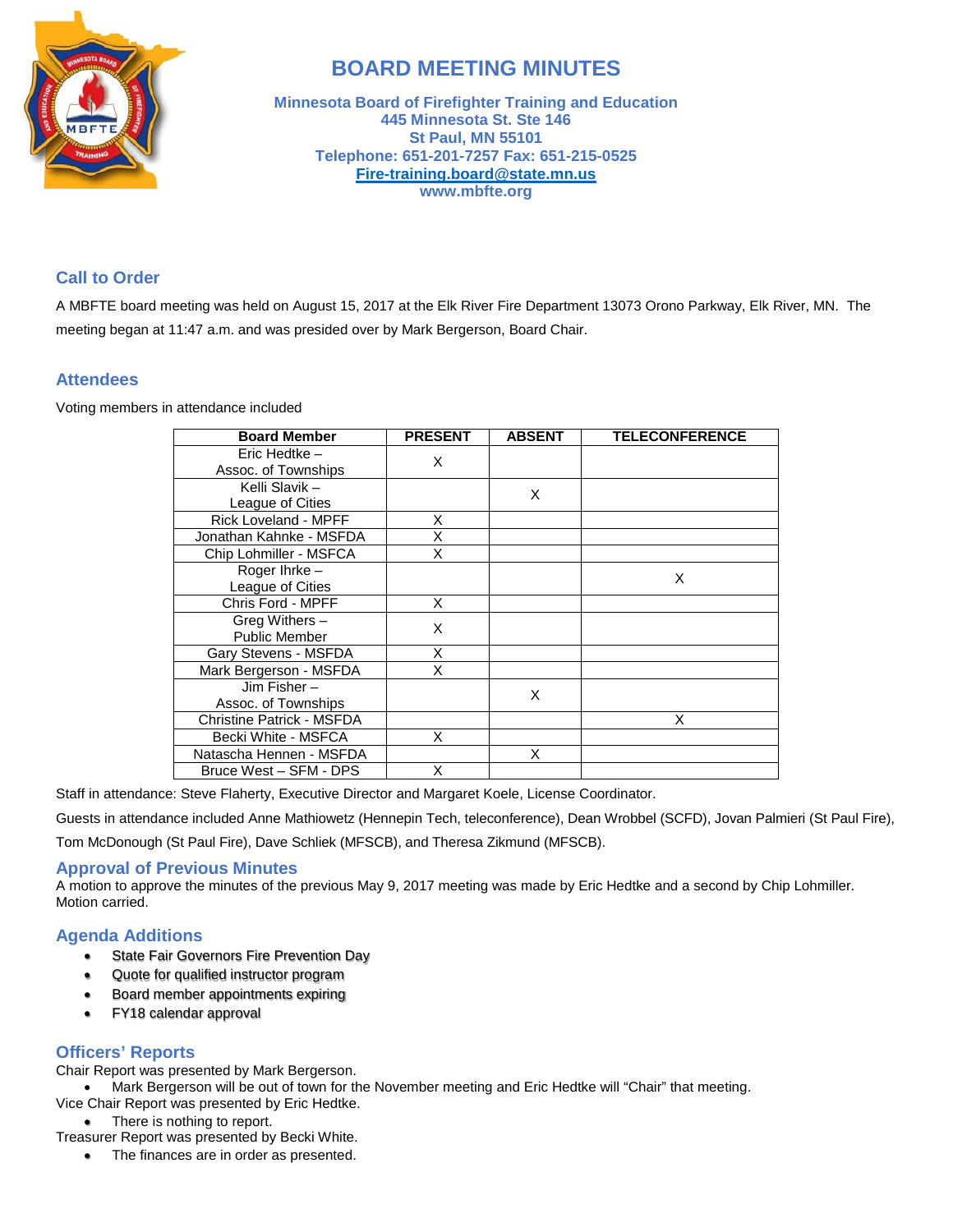- Marshal West, reported on the Fire Safety Account balance update:
	- o \$13,310,636.47 was collected for FY17, which had met the fiscal budget.<br>o \$315,692.62 submitted so far for FY18.
	- \$315,692.62 submitted so far for FY18.
	- o The FSAC has approved one-time appropriation funding to the "Fire Marshal Division" for the following:
		- Service Planning Grant for \$250,000.
			- Recruitment Retention MADD study for \$32,600.

Secretary Report was presented by Chris Ford.

There is nothing to report.

# **Other Reports**

Executive Director Report was presented by Steve Flaherty.

- FY17 final recap.
	- o \$197,000 will go back to the Fire Safety Account.<br>o NFPA1001 had 1326 students complete the prog
	- $\circ$  NFPA1001 had 1326 students complete the program.<br> $\circ$  Regional training had \$75000 used for different menta
	- Regional training had \$75000 used for different mental health courses around the state.
		- 81 cancer awareness courses.
		- 33 mental health courses.
		- 1900 firefighters attended these course offerings.
	- $\circ$  FAO had 881 students complete the course.<br>  $\circ$  Officer 1 had 189 students complete the cour
	- Officer 1 had 189 students complete the course.
	- o Instructor 1 had 189 students complete the course.
	- o NJPA (Fire/EMS) had 47 of 49 departments in region five participate in this program.
	- o Training reimbursements:
		- EMS had \$634,807.32 submitted and approved were \$333,479.16. All requests submitted were fully funded during redistribution.
		- Backfill & OT had \$592,646.30 submitted and approved \$105,795.79. All requests submitted were fully funded during redistribution.
			- Marshal West commented that the two person staff of MBFTE has done a phenomenal job answering questions and going to meetings informing departments this funding is available to them for reimbursing training.
				- o Steve Flaherty, Executive Director, commented that since FY14 only 511 departments submitted for reimbursement and FY17 to 683 departments (87%).
				- o Margaret Koele, License Coordinator, wanted to thank the Fire Service Specialists for their help making phone calls to reach out to departments for roster collections and reimbursement submissions. We could surely benefit by having four of them across the state, but are very grateful for the three we have now.

Executive Committee/Legislative Committee Report was presented by Eric Hedtke, Vice Chair.

• Mark Bergerson, Chair, could not be at the last meeting and we will be having more discussion further down in the agenda.

License/License Review Committee Report was presented by Eric Hedtke, Chair.

- Legislation updates (statutes)
	- o The license committee revised the wording to 299N.02 sub 3 (11) for more clarification.
	- o DNR will be revising their own statute exemptions and bring their drafts before the board.
	- o *A motion was made by Eric Hedtke to approve the statute changes as submitted to the board and have them taken to the legislature on behalf of MBFTE. John Kahnke second the motion.* 
		- Marshal West commented who would be taking the lead on carrying these changes to the legislature.
		- Rick Loveland replied that MPFF should be the ones to carry the changes before legislation. He will present the changes before the MPFF board for discussion and bring back the information to the board at the November meeting.
		- Marshal West would like to extend an invitation to Chris Parsons, MPFF President; to the November board meeting for discussion on if they will be carrying the changes to legislation on behalf of MBFTE.
		- Greg Withers replied these are our statutes and why are we going to other people for their opinions.
		- Mark Bergerson, Chair, explained that they are MBFTE changes, but we are looking to the organizations to carry them to legislation for the changes and showing their support for them.
		- Marshal West explained that MPFF was the organization that brought licensing to the state and so it is best to use the same organization that will support the changes being made before legislation. MBFTE could go before legislation on their own, but the appropriate thing would be to have all the organizations backing the changes and the lead group to present them to legislation on behalf of MBFTE.
		- **Eric Hedtke amended the motion to approve the statute changes, as submitted to the board and wait** *until the November meeting to discuss who will carry the changes to legislation on behalf of MBFTE. John Kahnke second the amended motion.* 
			- *Mark Bergerson called the motion to the board and motion carried with no opposition.*

Renewal update

- o 3209 licenses renewed in FY17. Online renewal went very well.
- o 277 departments have at least one licensed firefighter.

Training Committee Report was presented by Mark Bergerson, Chair.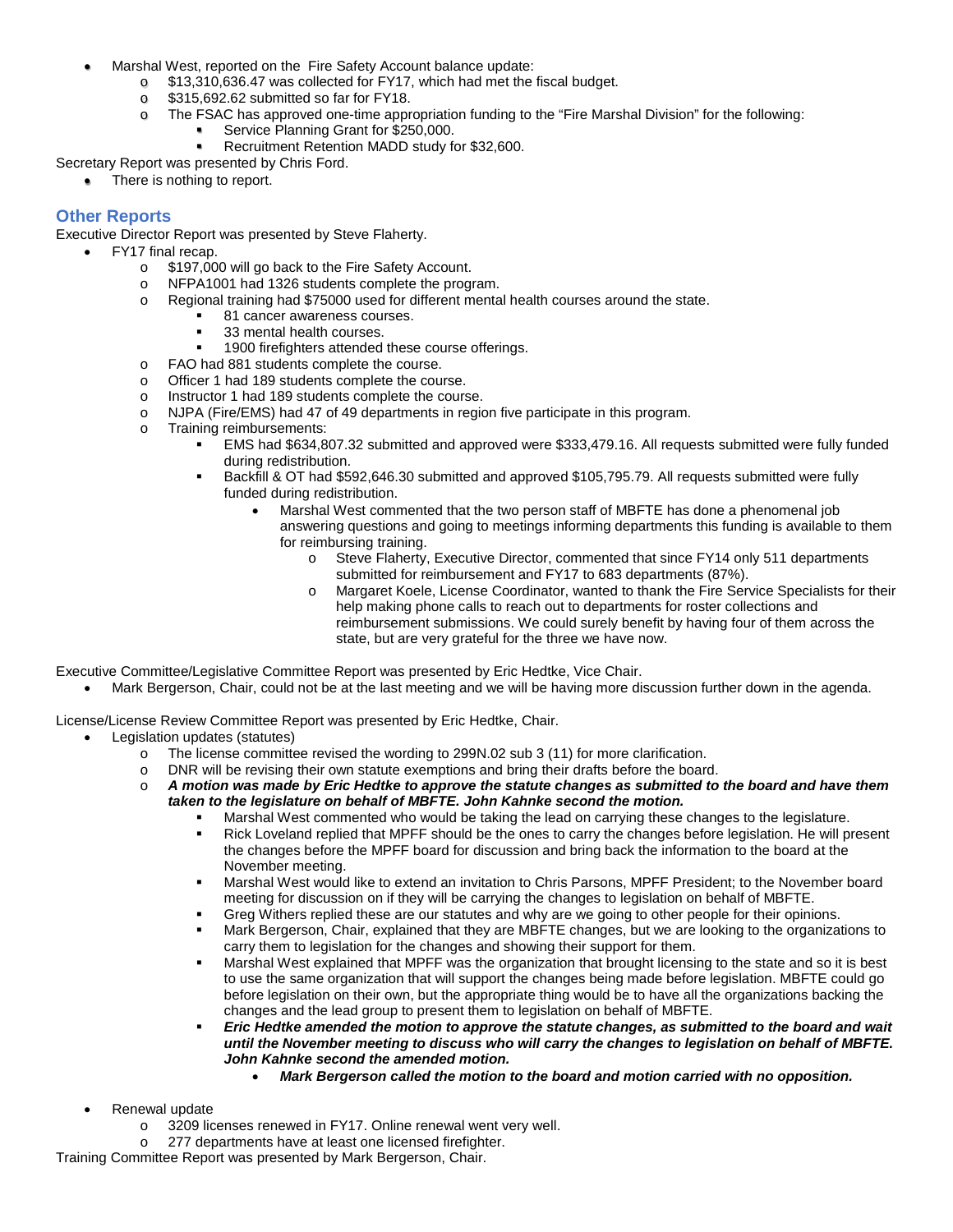- Target Solutions update Steve Flaherty, Executive Director
	- o RFP Single Source
		- This was presented to MNIT and we are told it does not qualify for single source and would need to go out for RFP.
	- o Long term contract
		- Target Solutions would be open to a long-term contract depending on the state rules.
		- Target Solutions said they would commit to the \$5.00 per firefighter (\$125,000 annual fee) for a long-term contract.
	- o Image Trend vs Target Solutions
		- Image Trend cannot support the online training system that Target Solutions has to offer.
			- Eric Hedtke asked about what the breakdown of this program is.
			- Steve Flaherty, Executive Director, replied this is a record management- training program.
				- o It would be available to all fire departments.
				- o It would incorporate the "eleven core elements" training.
				- o The program will track individual training with reporting features through the administrator of the program and the department.
					- Dean Wrobbel, St Cloud Fire Chief, commented that they have added event scheduling to the program that is being offered to MBFTE at the \$5.00 per firefighter cost. When there is a statewide event, seminar or training the program can send the information statewide. The program would have roster capabilities to track attendance at events. They have also added into the same cost of \$5.00 per firefighter, 1403 tactic standard, ISO and OSHA compliance videos.
					- Steve Flaherty, Executive Director, commented the program could also track the qualified instructors and hours that they are training across the state.
				- o Rick Loveland commented that this is a long-term investment of \$125,000 and if only half the departments use the program after two years we are then paying \$15-20 per firefighter vs \$5.00.
					- Mark Bergerson, Chair, commented that it takes time to get everyone to participate, look at the reimbursement program and the years it has taken to get to 87% of the departments participation in that program.
				- o Rick Loveland commented that information is only as good as, what gets input. We are expecting people to enter information into this program when most departments do not have full time staff.
				- Marshal West commented that during the training committee meeting, the training study had been brought up with the fact that the fire service is requesting more online training options. It will take a few years to get departments onboard to use the program. I would recommend doing a two-year contract and see how many departments are utilizing the program. In addition, to restate my comment from the training committee meeting, the fire service specialists do not have time to train departments on how to use this program.
					- Eric Hedtke commented on the training of this program seems to be an issue around the state and I would only do a 2-3 year contract then re-evaluate at that time.
					- Steve Flaherty, Executive Director, replied Target Solutions is doing training seminars around the state. The board still has the open position from Kevin Sedivy, the board budget would have to be increased, but could add a position to go out and train on this program.
					- Becki White commented that learning how to use the training is done online by the individual and becomes part of their training records.
				- o Rick Loveland commented that Image Trend has been around since 2009 and not all the departments are using that program and it is free.
					- Marshal West replied that 87% of the departments are using that program in the state.
				- o Rick Loveland replied that the charge of the board was to approve curriculum and qualified instructors and so why would we bring someone else in to do that. We had that charge to bring consistency around the state with training.
					- Mark Bergson, Chair, commented that we do not approve instructors, we only suggest qualifications of instructors and we never have approved curriculum. We do not have the specified authority in statute to approve curriculum and there is nobody on this board with the qualifications to approve the entire curriculum out there. We can get consistency with determining qualifications for instructors.
				- o Chris Ford asked if this is a program that the training officer has to unlock.
				- Rick Loveland replied it could be done both ways, locked or unlocked. o Mark Bergerson, Chair, commented that this is a great opportunity for training data that
				- could be pulled at the state level. This would benefit any department that cannot get all the individuals to a specific training. The individuals can go online to complete that training on their own time and then have the hands on training also.
				- o Becki White commented that the training committee started calling it a learning management system for online training. The MAD study had in the report that online training was a recommendation from the fire service.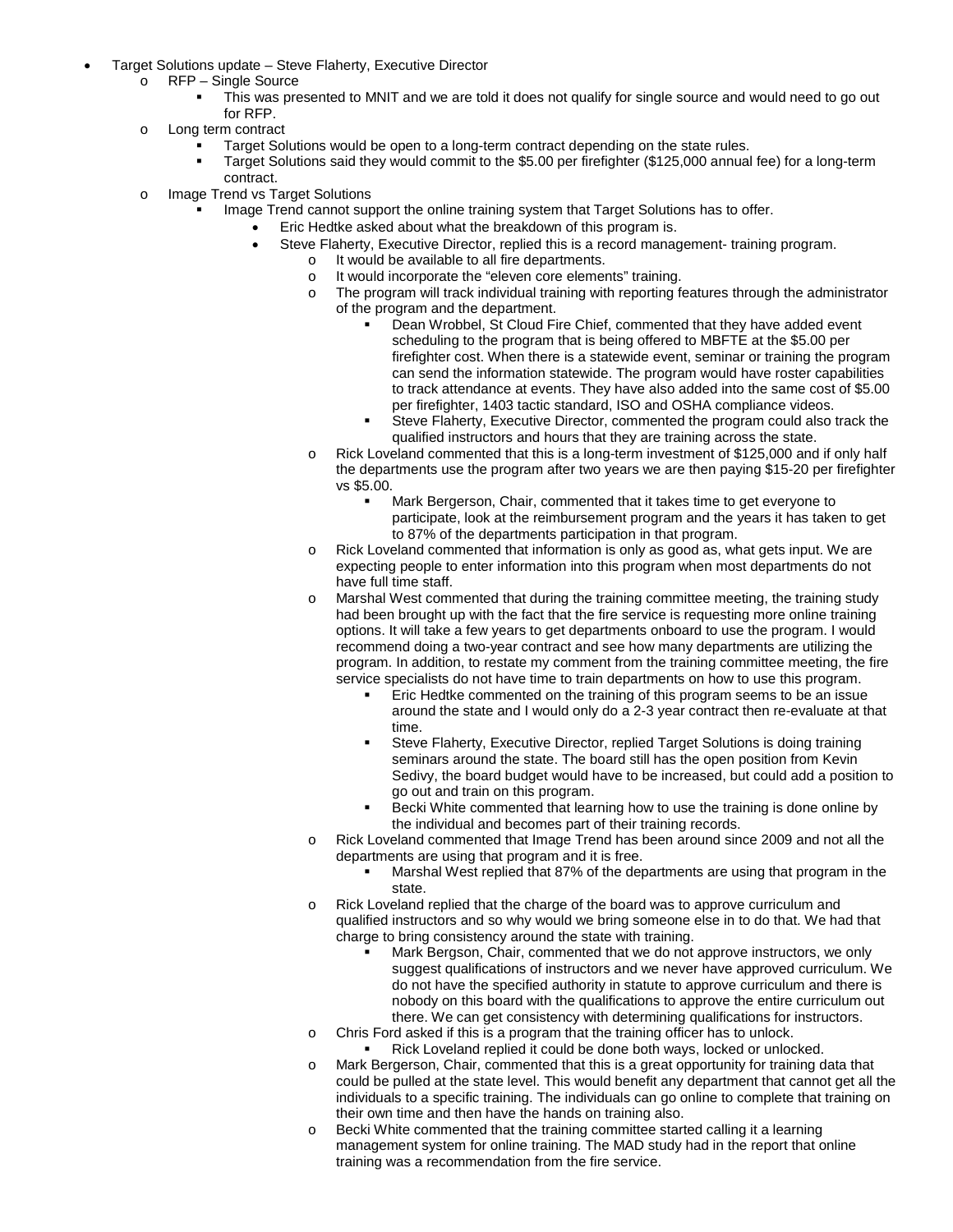- Eric Hedtke commented that we should consider doing and RFP specifically for the online training only, since those other programs are for reporting.
- o Chip Lohmiller commented that currently Target Solutions is a reimbursable expense. The rural departments do not have the time to enter all the data.
	- Roger Ihrke replied that the rural departments will not enter the information, but for those members that cannot make a training this would be well worth it for them. If you look at the value of this program, it is a very inexpensive option for departments.
	- o The board would like the training committee to review the options for online training and report back at the November meeting.
- MNICS Leadership Course Steve Flaherty, Executive Director
	- o This was a great course for the wildland and structural side firefighters.
- ADMS Virtual Reality Simulator (DNR Request to FSAC through MBFTE)
- o FSAC funding request for \$385,450
	- The request was more than what was in the FSA for one time appropriation. The FSAC acknowledged the importance of this type of training. This request will be presented again in June to FSAC for FY19 funding.
		- Mark Bergerson, Chair, wanted to clarify for the board that all training presentations for funding would be coming through MBFTE rather than FSAC. If MBFTE felt the presentation fit the mission of the board, they would approve the Executive Director to present that request before the FSAC for special funding that would flow through MBFTE for reimbursements. Also, a reminder that at the end of a biennium there may be more funding available for one-time funding opportunities.

#### Funding Recommendations for FY18 (options attached to minutes)

- *The Executive Director presented four options for the budget to the Training Committee, option #1 with Target Solutions, would*  be the Executive Director's recommendation. The Training Committee discussed the four options and approved the Executive *Directors recommendation. The recommended option went to the Executive Committee for review. The Training Committee agreed to bring the recommendation of option #1 with Target Solutions before the board for approval, with discussion of how to continue the cancer awareness/mental health/PTSD training. Recommended option #1 w/Target Solutions listed below:*
	- o *Training Reimbursements 21300 firefighters (based on roster collections) \$100.00 "per ff" total = \$2,130,000.00*
	- o *NFPA1001 (950 seats) \$1370 ( ff 1&2 w/ops) total = \$1,301,500.00*
		- *Certification tests (1900) \$115 per test total = \$218,500.00*
	- o *Live Burns (87) \$1500 each total = \$130,500.00*
	- o *Seminars/Conferences (21) total = \$69,450.00*
	- o *Leadership Development Course total = \$45,050,.00*
	- o *MBFTE Board Budget = \$245,000.00*
	- o *Target Solutions total = \$125,000.00*
		- *TOTAL Proposed Budget = \$4,265,000.00*
- Board Discussion on the option recommended by the Training Committee:
	- Mark Bergerson, Chair, commented that the cancer awareness/mental health/PTSD could be funded out of the "per firefighter" award dollars rather than a separate item. There is a great need for this across the fire service and the budget of \$75,000 in FY17 was used up very quickly.
	- o Eric Hedtke asked what the average is over the years of the programs recommended in the option.
		- Steve Flaherty, Executive Director, replied that with the turnover in the fire service those 1200 seats is the average for the NFPA1001 per year. The average for live burns is 115 per year.
		- Gary Stevens commented that the NFPA1001 and live burns are important trainings that we should be able to fund according to the averages each year. The recommendation would be to take from the reimbursement and add to the NFPA1001.
		- Eric Hedtke commented that the training reimbursements are very important to keep the funding dollars up there and believes the board should not be paying for certification tests. If the departments think that certification is important they can use their reimbursement dollars. We are the training board not the testing board.
		- **Mark Bergerson, Chair, commented that the goal of the board has always been to get the reimbursement** funding up to \$200 per firefighter consistently and we cannot do that with the budget we have. We can have some consistency with the programs that serve everyone across the state rather than programs that only serve a portion by seats or a limited number of types of training being funded.
		- Beck White commented that the "per firefighter" reaches everyone across the state. The NFPA1001 program is a requirement of licensure by this board, which includes certification. Our department pays for certification and licenses for our firefighters. As a department that has a facility that they use for live burns, we do not benefit from that funding, so it does not have the same impact as the "per firefighter" funding. The training reimbursement and NFPA1001 meet the core missions of the board more than the other programs listed on the budget.
		- Greg Withers commented that the mission of this board was to train firefighters across the state to the minimum level, which is the NFPA1001 program, so they can go to other departments and know what is going on. The part about being certified when they are licensed does not mean we have to pay for certification. The certifications should go away and the money put toward the 1001 program. The fact that not every department is using funding does not matter as much as we are making sure they are trained to a minimum level. I think we should change the funding around and make sure that happens.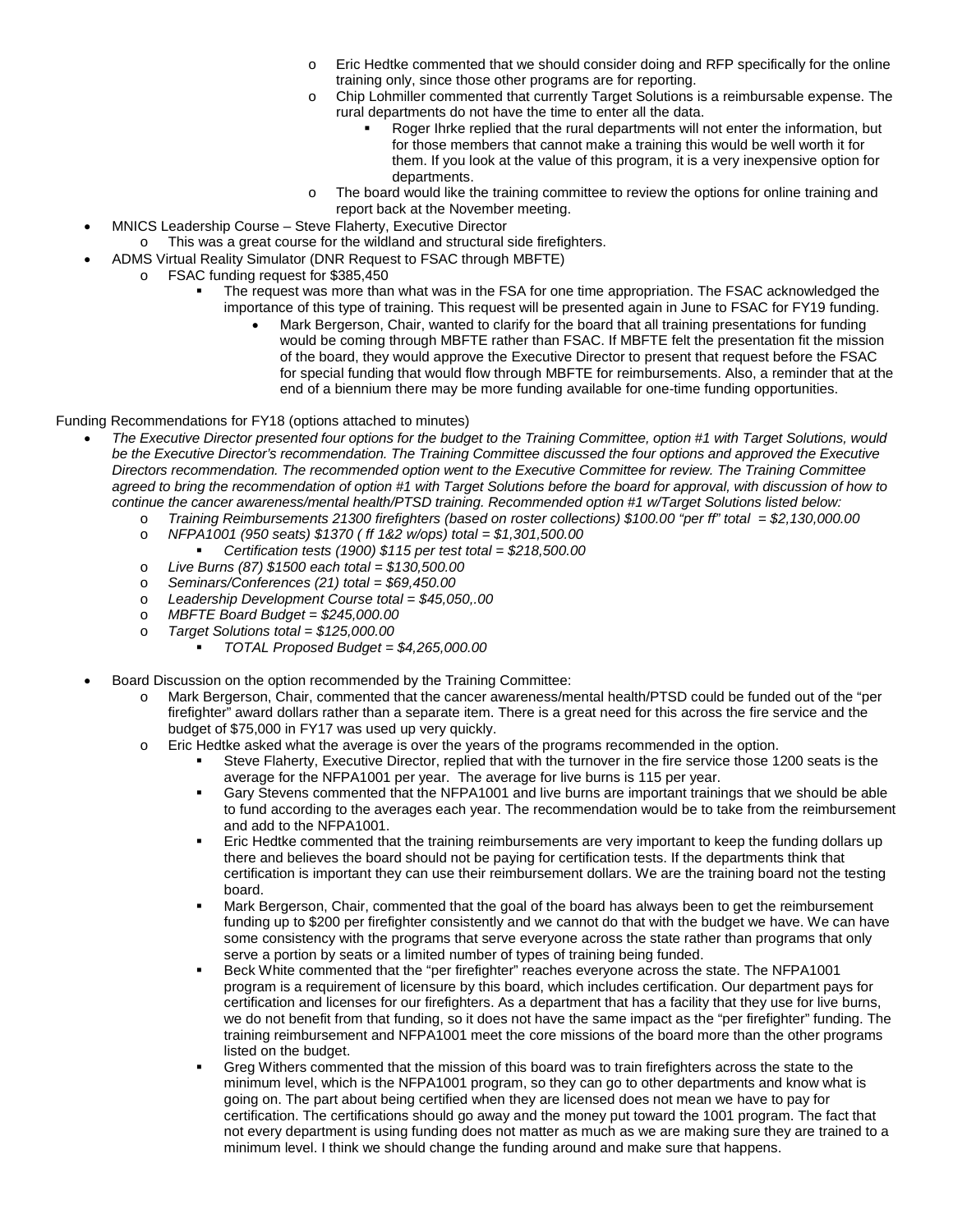- Marshal West commented that the learning management system is very important, but the RFP process could take up to a year or more to complete. I would like to see the \$125,000 moved around to benefit now. I agree with Greg Withers that it is important to train the firefighters to a minimum standard. I dis-agree with the comments by Greg Withers and Eric Hedtke on certification. If you do not have an independent third party testing in the process to make sure the individuals are actually getting the information presented by the trainers, the trainers could decide to hurry through the course because there is no certification testing to worry about and not instruct to the standards we are trying to achieve. With requiring certification, you are getting a result of that training.
- Rick Loveland commented that we have created a welfare system. We need to have departments get skin in the game. Departments are now holding back training until they get the MBFTE funding to do the training. To hold them accountable if they want to go to the next level it is on the department to pay for it.
- Eric Hedtke replied to let the departments decide if they value the certification enough to pay for it with their per firefighter funding. Then next year we weigh in on the results of the funding that is spent on certification testing under the per firefighter funding and evaluate the decision again.
- Rick Loveland commented if we are having the individual take the NFPA1001 and then we make them take the test, we tell the departments they have to pay for it out of their per firefighter funding. We do not have rule making authority but we can tie rules to the money to make the departments jump through hoops and have some skin in the game.
- Margaret Koele, License Coordinator, asked for clarification if the discussion is keeping NFPA1001 seats at 950 and no certifications. The issue becomes staff time to track all the NFPA1001 students making sure they are completing both certifications for FF1 & FF2 requirements that is required for providers to be reimbursed for this program. That would mean not paying the providers until the whole program is complete from start to finish by the student, which could run into subsequent fiscal years. We would have to track who has dropped, not completed, or transferred by individual in a system not built for reporting all these scenarios that could go along with reimbursing and tacking each student, department and provider. This would entail tracking of individuals from each department and try to collect the funds back from providers that were paid before the program was completed for those students that did not complete the program as required for reimbursement.
	- Steve Flaherty, Executive Director, commented that we have the database set up for fiscal audits the reimbursements paid out for the class attended and the certifications taken.
	- Margaret Koele, License Coordinator, replied that the provider checks the boxes as the students complete the courses, as well as uploading the required documents for reimbursement. Then the certification board enters the pass/fails as the certification exams are complete and upload their required documents for reimbursements. The audit trail follows the paper trail of payments from start to finish for each student. The process under discussion will have an administrative impact on MBFTE staff and MSFCB staff. We do not track the certification through the per firefighter funding that is a separate database. This discussion regarding the splitting of the certification payments from the original program, with part of the funding being taken under a separate funding program, will make it very difficult for a state audit. MBFTE would be accountable for the funds paid out and not paid back for students that did not complete the program, again which are data base is not set up for tracking that information under the per firefighter funding.
- Mark Bergerson, Chair, commented that it would just be a line item out of their per firefighter funding.
- Eric Hedtke asked what to do we value more the training or having them pass a test. It should be the training.
- Mark Bergerson, Chair, replied that they do not have to pass the test, just take the test. We do need to have consistency across the board, which is having them take the certification test.
- Eric Hedtke asked if we could track the reimbursements of certification through the reimbursement side.
- Margaret Koele, License Coordinator, replied that we cannot track that through the per firefighter reimbursement side as it is a separate database. That program is not set up for that type of tracking or information to be entered. The only tracking or reporting of the NFPA1001 is through that specific database, which the board approved funding to build for that purpose. The board also just paid out \$1000 for the programmer to build splitting of the FF1 and FF2 between two fiscal years as well as setting providers up to be able to upload documents under their login and to be paid directly from the per firefighter funding to the departments. At this point to inform the board we are at the limit of the dollar amount we can contract our programmer for without having to do an RFP. If you decide to add more types of database programs, changes, reporting or tracking features it would be over our limit allowed to use our programmer for this purpose under our current contract and would have to be bid out.
- Marshal West commented to put all the funding from NFPA1001 to the training reimbursements. Roger Ihrke agreed with that comment.
- Steve Flaherty, Executive Director, replied the scenario is:
	- \$175 per firefighter
		- \$0 NFPA1001
			- o \$0 certifications
			- o 116 Live Burns
- Marshal West reminded the board that with that scenario there will be 18 academies not getting any funding for their NFPA1001 classes, and they are not fire departments.
- Becki White commented that academies are made up of individuals from fire departments, so they could use their reimbursement (per firefighter) funding to pay.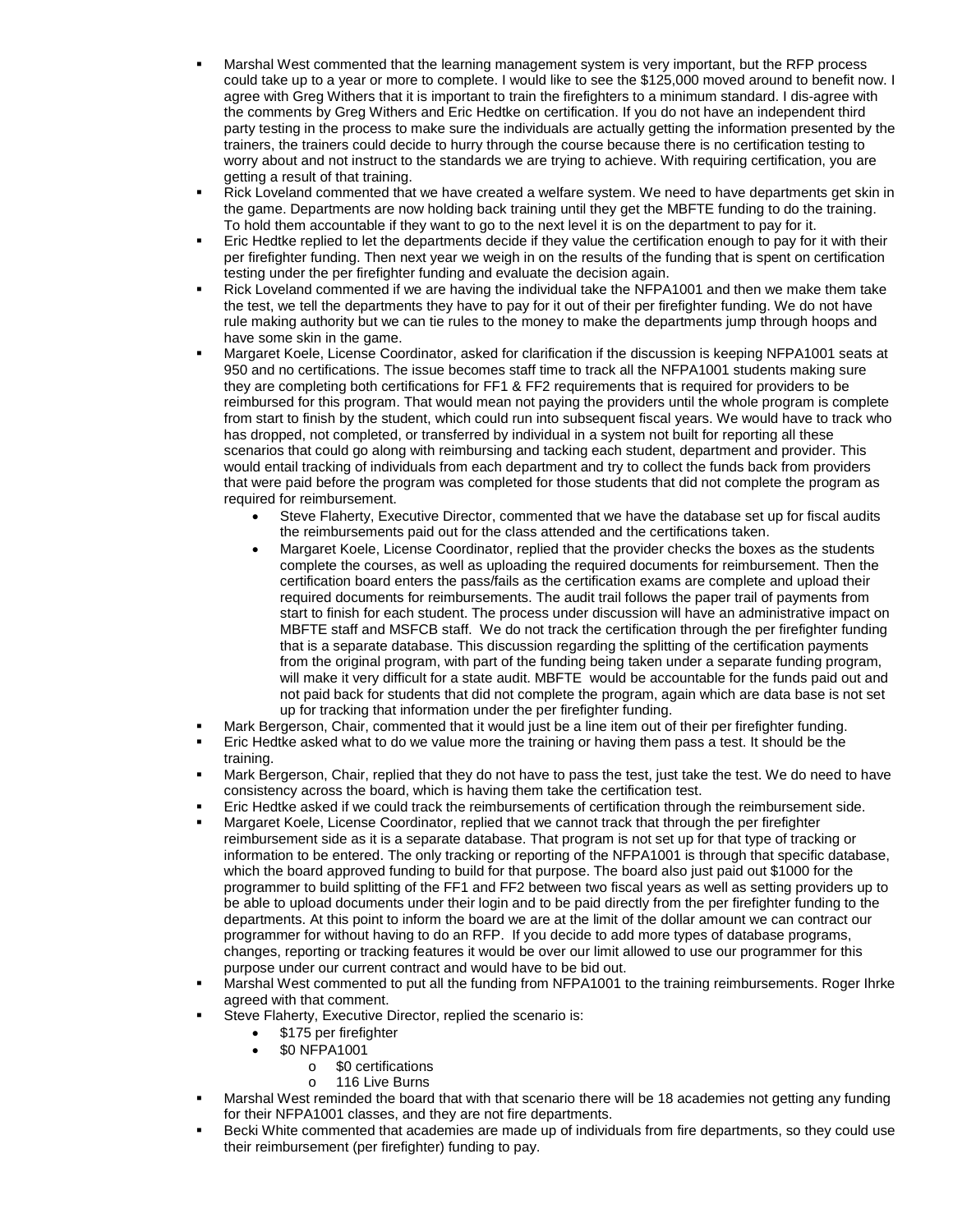- Marshal West commented that is correct, but the departments were happy they did not have to take their reimbursement funding to cover the NFPA1001 classes. To also comment on Rick Loveland's statement, that "we have created a welfare system for the departments", the situation has actually been caused by the cities and townships seeing the training funding dollars that MBFTE is providing and then cutting the departments budgets by those dollar amounts. This funding was supposed to assist and enhance their training budgets.
- Chris Ford commented that he is not sure he is comfortable with giving complete control of spending the funding to the Chiefs of each department. I think we need to set standards and recommendations, which should be part of that process.
- Greg Withers commented that NFPA1001 is the most important thing in that budget and wants to see that left in the budget.
- Eric Hedtke replied he believes that the reimbursement is the most important item in the budget.
- Mark Bergerson, Chair, asked Marshal West what was mentioned in the fire training study regarding the MBFTE funding.
- Marshal West replied that the only comments were "do not mess with the training board money"
- *Rick Loveland motioned to approve option #1 for:*
	- o *\$100 per firefighter = \$2,130,000.00*
	- o *1000 NFPA1001 seats = \$1,370,000.00*
	- o *2000 certifications = \$175,500.00*
	- o *21 seminars/conferences = \$69,450.00*
	- o *Leadership Development Course = \$45,050.00*
	- o *MBFTE board budget = \$245,000*
- *Chip Miller second the motion.*
- Mark Bergerson, Chair, called on Dave Schliek from the MSFCB that had a comment of clarification.
	- Dave Schliek commented that the certification testing was tied to the NFPA1001 program with funding from the FSAC at their June 6, 2012 meeting.
	- o Mark Bergerson made the comment that this was a point of clarification on the funding that comes from the FSAC. Now we have a motion for option #1 with a second, any further discussion.
- *Eric Hedtke would like to see the motion amended to zero out the certification tests and add the funds to the training reimbursement funds, Roger Ihrke second that motion.* 
	- o *\$111 per firefighter*
	- o *1000 NFPA1001 seats*
	- *No certifications*
	- o *114 Live Burns*
	- o *Conferences/Seminars, Board Budget and Leadership Development Course remain the same.*
- Becki White questioned the attendance on the live burns, as \$175,000 is a lot of money toward the program. Steve Flaherty, Executive Director replied we do not keep attendance records of that program.
- Mark Bergerson, Chair, replied the discussion is on the amendment about moving certifications from the budget and that funding going into the training reimbursement funding (per firefighter).
- Gary Stevens asked for clarification because the stipulation from FSAC was that the certification tests would be required to take for the NFPA1001 program. MBFTE tied it in, if they were required to take the test we would pay for it.
- Steve Flaherty, Executive Director, commented once again, that tracking of the payments to the providers and making sure each student has completed the NFPA1001 program, which includes the certification testing, will be cumbersome for staff and providers.
- Eric Hedtke commented that he understands there will be an adjustment, but believes that the \$230,000 should be put toward the training of firefighters.
- *ROLL CALL VOTE ON OPTION:*
	- o *MBFTE Resolution 2017.08.15-1* 
		- *To approve the motion made by Eric Hedtke for funding option #1 with an amendment to zero out the certification tests and add the funds to the training reimbursement funding. Roger Ihrke second that motion. Motion as follows:*
			- *\$111 per firefighter*
				- *1000 NFPA1001 seats*
					- o *No certifications*
						- o *114 Live Burns*
						- o *21 Conferences/Seminars*
						- o *Board budget (\$245,000)*
						- o *Leadership Development Course (45,050.00)*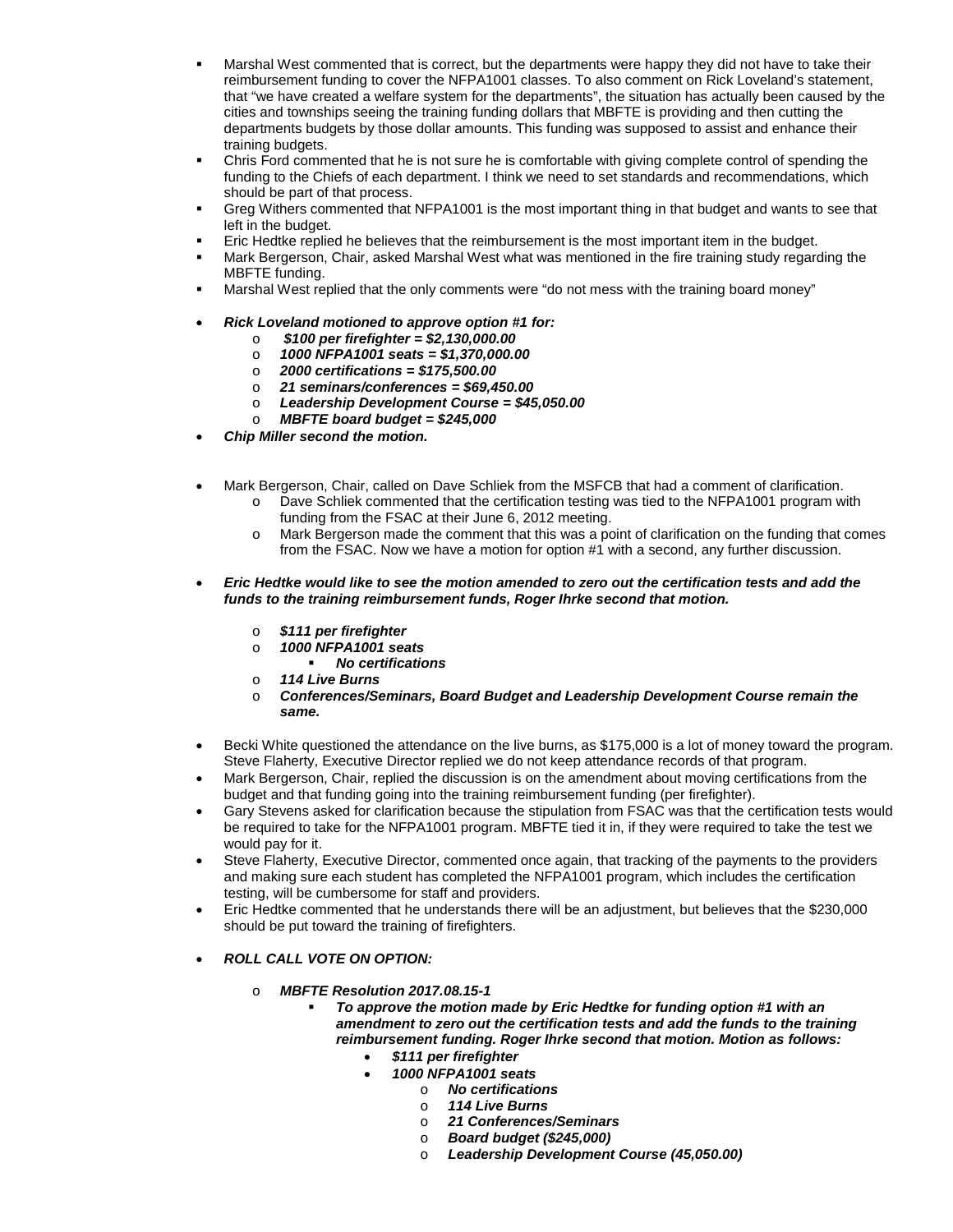- *Agree with the motion:*
	- o *Eric Hedtke – Assoc. of Townships*
	- o *Roger Ihrke – League of Cities*
	- o *John Kahnke – MSFDA*
	- o *Chip Lohmiller – MSFCA*
	- o *Christi Patrick – MSFDA*
	- o *Greg Withers – Public Member*
	- o *Becki White – MSFCA*
- *Opposed to the motion:*
	- o *Mark Bergerson – MSFDA*
	- o *Rick Loveland – MPFF*
	- o *Chris Ford – MPFF*
	- o *Bruce West – DPS SFM*
	- o *Gary Stevens – MSFDA*
- *Absent Jim Fisher (Assoc. of Townships), Natascha Hennen (MSFDA) and Kelly Slavik (League of Cities).*
- *MOTION CARRIED*

#### • *ROLL CALL VOTE ON THE BUDGET:*

o *MBFTE Resolution 2017.08.15-2*

- *To approve the budget as follows:*
	- *\$111 per firefighter = \$2,364,300.00*
	- *1000 NFPA1001 seats = \$1,370,000.00* o *No certifications*
	- *114 Live Burns = \$171,000.00*
	- *21 Seminars/Conferences = \$69,450.00*
		- *Leadership Development Course = \$45,050.00*
	- *MBFTE Board budget = \$245,000.00*
		- o *TOTAL proposed budget = \$4,265,000.00*
			- o *Agree with the motion:*
				- *Eric Hedtke – Assoc. of Townships*
				- *John Kahnke – MSFDA*
				- *Christi Patrick – MSFDA*
				- *Greg Withers – Public Member*
			- o *Opposed to the motion:*
				- *Mark Bergerson – MSFDA*
				- *Rick Loveland – MPFF*
				- *Chip Lohmiller – MSFCA*
				- *Gary Stevens – MSFDA*
				- *Bruce West – DPS SFM*
				- *Becki White – MSFCA*
				- *Chris Ford – MPFF*
				- *Roger Ihrke – League of Cities*
			- o *Absent: Jim Fisher (Assoc. of Townships), Natascha Hennen (MSFDA), and Kelly Slavik (League of Cities)*

#### • *MOTION FAILED*

- Mark Bergerson, Chair, replied now the budget motion has failed so we need to have more discussion, again, on what everyone would like to change to make it so we can approve the budget.
- Roger Ihrke proposed to take the live burn funding out and put into the training reimbursements. Live burns are not a statewide program as the other budget items are. Some of the departments do 2-3 live burns a year and get the funding when other departments cannot even get one funded being on the waiting list. The process is long and difficult and if any rural departments chose to do a live burn they will pay for it out of their per firefighter award allocation. The funding mostly benefits the technical colleges and private providers doing the live burns.
- Mark Bergerson, Chair, commented that would make \$119 per firefighter by dropping the budget item of live burns.
- Chris Ford asked if anyone could clarify why they voted yes to the motion on the option after several hours of discussion and no to the budget when they were the same thing.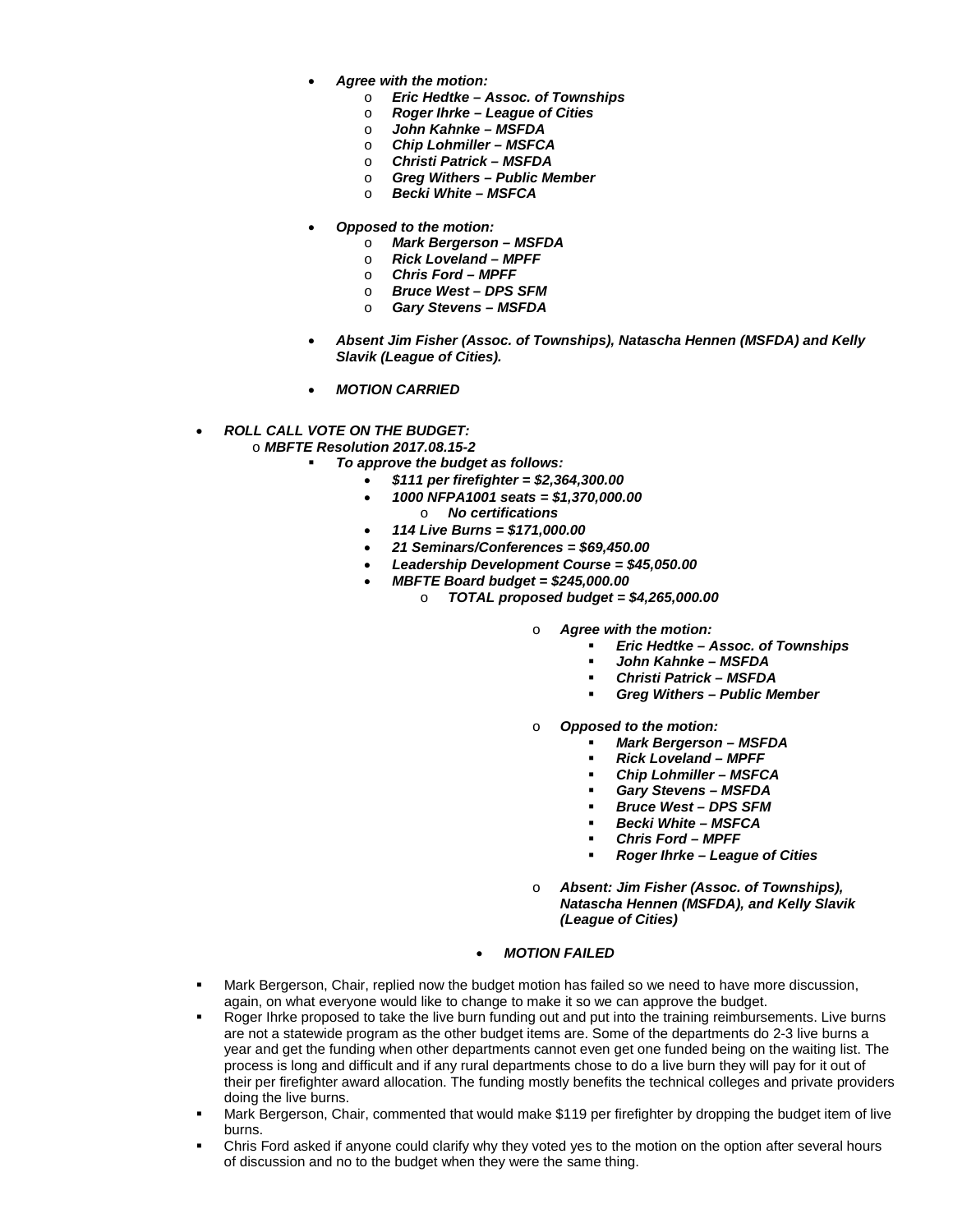- Marshal West commented that he would be glad to clarify that he voted both "no", because the belief is that certification should stay part of the NFPA1001 program.
- o Becki White explained that she justified getting rid of the certification so the funding would go out across the whole state and not just affect a few around the state. She voted down the budget because Chip Lohmiller had more discussion points and it was passed the time when the budget vote came up.
- o Mark Bergerson, Chair, asked Chip Lohmiller, what do you want to discuss?
- Chip Lohmiller would like to clarify the removal of certifications and he believes that the departments should take some of the financial responsibility with the programs. Most departments have 2-3 people take the NFPA1001 and it would only be a couple hundred dollars from their funding. I think we need more discussion on this.
- John Kahnke wanted to know how many live burns are conducted because of the NFPA1001 class requirement.
	- Steve Flaherty, Executive Director, replied that a few are conducted for those individuals, but most are departments doing the live burn for training and it is not affiliated with the NFPA1001 requirement.
- o Rick Loveland commented that the certification is another agency and seems like we have a personal bias against an agency we do not need to have. They are doing a necessary evil for a program we have established as a third party testing agency.
- o Margaret Koele, License Coordinator, asked if there were stipulations regarding the certification from the FSAC when the funding was appropriated to the MBFTE for NFPA1001.
	- Rick Loveland replied that they required testing and passing the test.
- o Mark Bergerson, Chair, commented that the question is if we are going to pay for this requirement under the NFPA1001 program.
- Marshal West commented this is an unfunded mandate, by making it mandatory to be reimbursed under the NFPA1001 program that they have to complete certification, but the certification will not be paid for under that program.
	- Eric Hedtke replied that we already established that we would not pay for certifications.
- o Rick Loveland commented that the departments do not see two line item budgets, they just know they can put this many people through a program and it is all taken care of with the funding. Now we making a decision today to tell everyone starting next month we are changing the program on you.
	- Eric Hedtke replied that is what you wanted to let them have skin in the game.
	- Rick Loveland replied, that he does want them to have skin in the game, but at a certain point, we are going to have issues to throw it all into one funding. We will have to education departments if changes are going to be made to a program that has been out there for this long. If we start having discussions now with departments over the course of the year that things are going to drastically change and here are the changes the board is considering verses us making a decision without giving them any information. We have only told them that there would be less money this year and now were talking about changing a program that many departments have taken advantage of.
- *Rick Loveland makes a motion that all numbers stay the same as the last motion except we pay for FF1 certification and the FF2 certification will be paid for by the department out of their training reimbursement funding.* 
	- The skin in the game is the departments having to pay for the FF2 certification requirement under the NFPA1001 program out of their training reimbursement funds. We will take \$115,000 from NFPA1001 certifications and move it to the training reimbursements to make it \$105.50 per firefighter.
	- Roger Ihrke commented that the state of Wisconsin and Iowa pay for all their firefighters to be trained to the NFPA1001 standards.
	- Mark Bergerson, Chair, commented that is a different source of funding.
- *Second to the motion made from John Kahnke to move one of the certification tests to the training reimbursement funding.*
	- Rick Loveland commented that this is a start to educate the departments if we want to make a change going forward, possibly moving all funding to the training reimbursements and all the other programs going away. We cannot say they told us what they wanted in the study because they did not have this information.
	- Chris Ford questioned if the ultimate goal is to get everyone trained to the FF2 standard with certification.
		- o Rick Loveland replied yes that is the goal, but we do not require them to pass the test.
	- Gary Stevens commented to put seven or eight new people on a department will get \$40 extra dollars in funding under the training reimbursement, but the actual certification test will cost them \$900. The certification tests should stay within the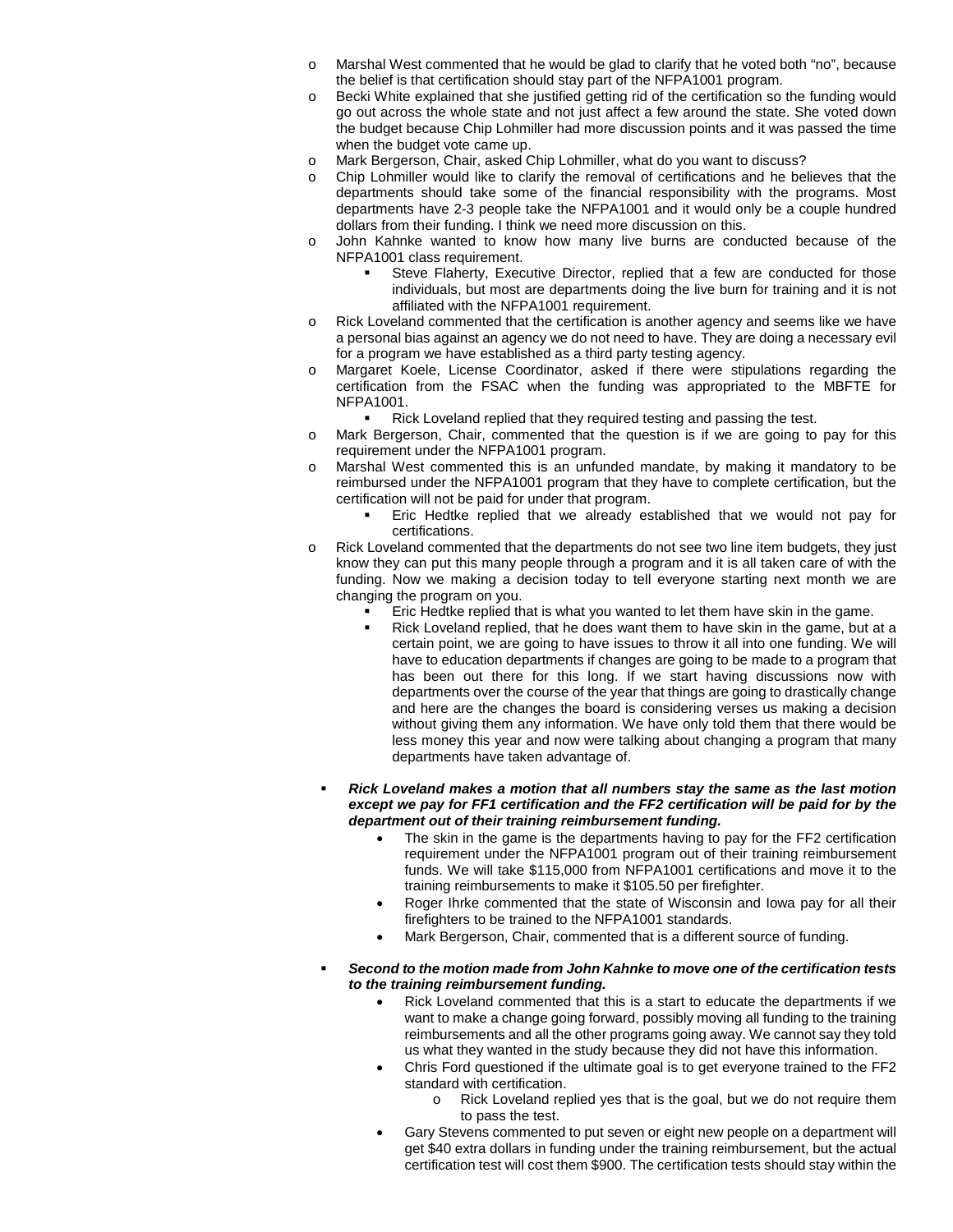NFPA1001 as a line item budget.

- Mark Bergerson, Chair, commented that the \$115,000 from the FF2 certification portion of the NFPA1001 program would now be spread over all the departments across the state. When it stays within the NFPA1001 program, it would only go to 1000 people. We are taking \$5 and giving it to 20,000 people. This is a supplemental budget to every departments training budget. This was never meant to replace a departments training budget 100%. They will either make a decision it is important to have a person trained or it is not important and they would rather do some other type or training with the funding. I believe historically we have had 1200 go through NFPA 1001 program and we should see that we still have 1000 going through the program as the budget stands.
- Rick Loveland commented that if we put all the funding under the training reimbursement side would be approximately \$175 per firefighter. If a department puts through about 11 people under the NFPA1001 program would be about \$17,000 of their budget not leaving much left. The smaller departments would not be able to fund that program on their reimbursement funding.

#### *ROLL CALL VOTE ON THE MOTION TO APPROVE THE BUDGET:*

#### o *MBFTE Resolution 2017.08.15-3 motion to approve the following budget:*

- *Per Fire Fighter (RFR) \$105.50 = \$2,247,150*
- *NFPA1001 1000 seats (\$1370) = \$1,301,500*
- *1000 certifications – (115.00 each test) = \$115,000*
- *Live Burn 116 (\$1500 each) = \$174,000*
- *Conference & Seminar 21 = \$69,450*
- *Leadership Development Course = \$44,400* 
	- o *TOTAL proposed budget = \$4,265,000.00*
		- o *Agree with the motion:*
			- *Eric Hedtke – Assoc. of Townships*
			- *John Kahnke – MSFDA*
			- *Christi Patrick – MSFDA*
			- *Greg Withers – Public Member*
			- *Mark Bergerson – MSFDA*
			- *Rick Loveland – MPFF*
			- *Chip Lohmiller – MSFCA*
			- *Becki White – MSFCA*
			- *Chris Ford - MPFF*
		- o *Opposed to the motion:*
			- *Gary Stevens – MSFDA*
			- *Bruce West – DPS SFM*
		- o *Absent: Jim Fisher (Assoc. of Townships), Natascha Hennen (MSFDA), Roger Ihrke (League of Cities) and Kelly Slavik (League of Cities)*
		- *MOTION CARRIED*

#### Qualified Instructor Process

- Statute changes have been approved to move forward to legislation with this program.
- Quote from Monica Correll to build the "Qualified Instructor Database" = \$2160.00
	- o *Rick Loveland motioned to approve the quote form Monica to build the qualified instructor database, John Kahnke second the motion.*
		- Rick Loveland asked how the qualified instructor list is tied to licensing.
		- Margaret Koele, License Coordinator, commented that is a decision for the committees to make regarding this program. There are administrative costs of building a database, on- going maintenance, renewal process and application process. The license committee may want to discuss a small fee for this type of program to cover the administrative costs this will become part of the budget.
		- Rick Loveland asked where the current qualified instructor list with over 1000 names has gone, as it was sitting with the training committee.
		- Mark Bergerson, Chair, replied that list and application process has been removed from our web site and it is not available for departments. The qualifications for being a qualified instructor were on that application and were sent out to all departments, which are in the minutes from the last meeting.
	- o Gary Stevens does not believe we should be voting on this until after the legislative session.
	- o *Rick Loveland wants to keep the motion as it stands with a second by John Kahnke second.*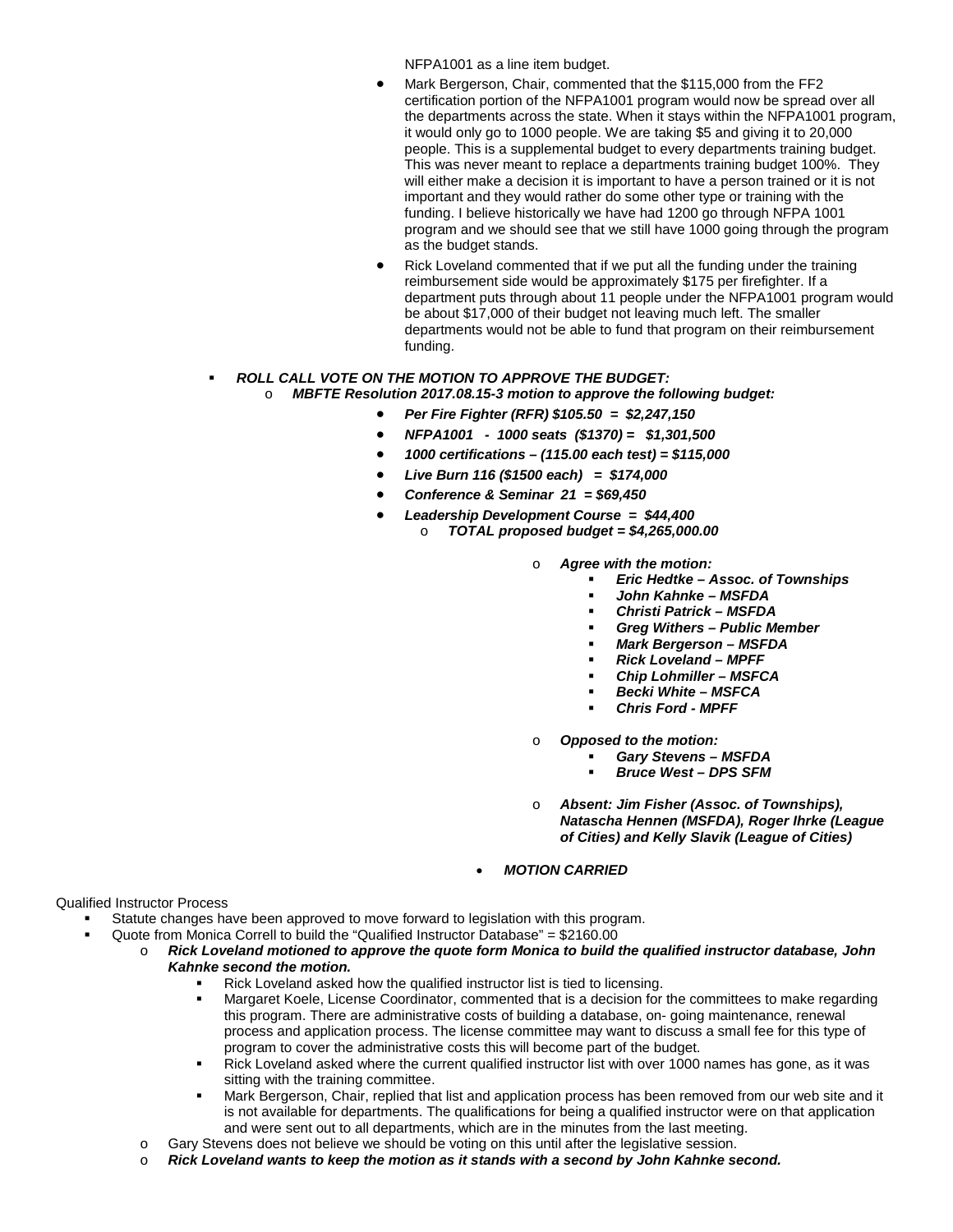- Mark Bergerson, Chair, called the motion:
	- *ROLL CALL VOTE ON MOTION TO APPROVE MONICA CORRELL QUOTE:*
		- Motion Resolution 2017.08.15-4 to approve the quote of \$2160 from Monica Correll *to build the qualified instructor database, if given legislative approval for the changes in statute regarding that program.*
			- *Agree with the motion:*
				- o *Eric Hedtke – Assoc. of Townships*
				- o *John Kahnke – MSFDA*
				- o *Rick Loveland – MPFF*
				- o *Chip Lohmiller – MSFCA*
				- o *Mark Bergerson – MSFDA*
				- o *Becki White – MSFCA*
				- o *Chris Ford – MPFF*
				- o *Christi Patrick – MSFDA*
			- *Opposed to the motion:*
				- o *Gary Stevens – MSFDA*
				- o *Bruce West – DPS SFM*
				- o *Greg Withers – Public Member*
			- *Absent: Jim Fisher (Assoc. of Townships), Natascha Hennen (MSFDA), Kelly Slavik (League of Cities) and Roger Ihrke (League of Cities)*
				- *MOTION CARRIED*

#### **Main Motions/Resolutions**

**Motion:** Amended motion moved by Eric Hedtke to approve the statute changes, as submitted to the board, and then wait until the November meeting to discuss who will carry the changes to legislation on behalf of MBFTE. John Kahnke made a second to the motion. Motion called by Mark Bergerson, Chair, to approve the amended motion.

*The motion carried with 12 yeas in favor with no nays against*.

**Motion:** Amended motion moved by Eric Hedtke for funding option #1 with an amendment to zero out certification tests and add the funds to the training reimbursement funding. Roger Ihrke seconded that motion.

#### *The motion carried with 7 yeas in favor and 5 nays against*.

Mark Bergerson called for a roll call vote to approve the budget based on the approved motion of the option #1.

#### *The motion failed with 4 yas in favor and 8 nays against.*

**Motion:** Moved by Rick Loveland that all numbers stay the same as the last motion except we pay for FF1 certification and the FF2 certification will be paid for by the department out of their training reimbursement funding. John Kahnke seconded that motion. *The motion carried with 9 yeas in favor and 2 nays against.*

**Motion:** Moved by Rick Loveland to approve the quote of \$2160.00 from Monica Correll to build the "Qualified Instructor" database, if given approval by the legislature for the statute changes.

*The motion carried with 8 yeas in favor and 3 nays against.*

**Motion:** Moved by Becki White to approve the FY18 board-meeting calendar. Marshal West second the motion. *The motion carried with 11 yeas in favor with no nays against.*

## **Old Business**

- Firefighting training study update (MAD) Bruce West, Fire Marshal
	- o Marshal West commented that the study from the fire service reflected very clearly "do not mess with the MBFTE money".
	- o The summary is in the "Executive Report". We will be meeting with the leadership of the organizations for their input.
	- o Online and virtual reality training was a recommendation from the fire service across the state.